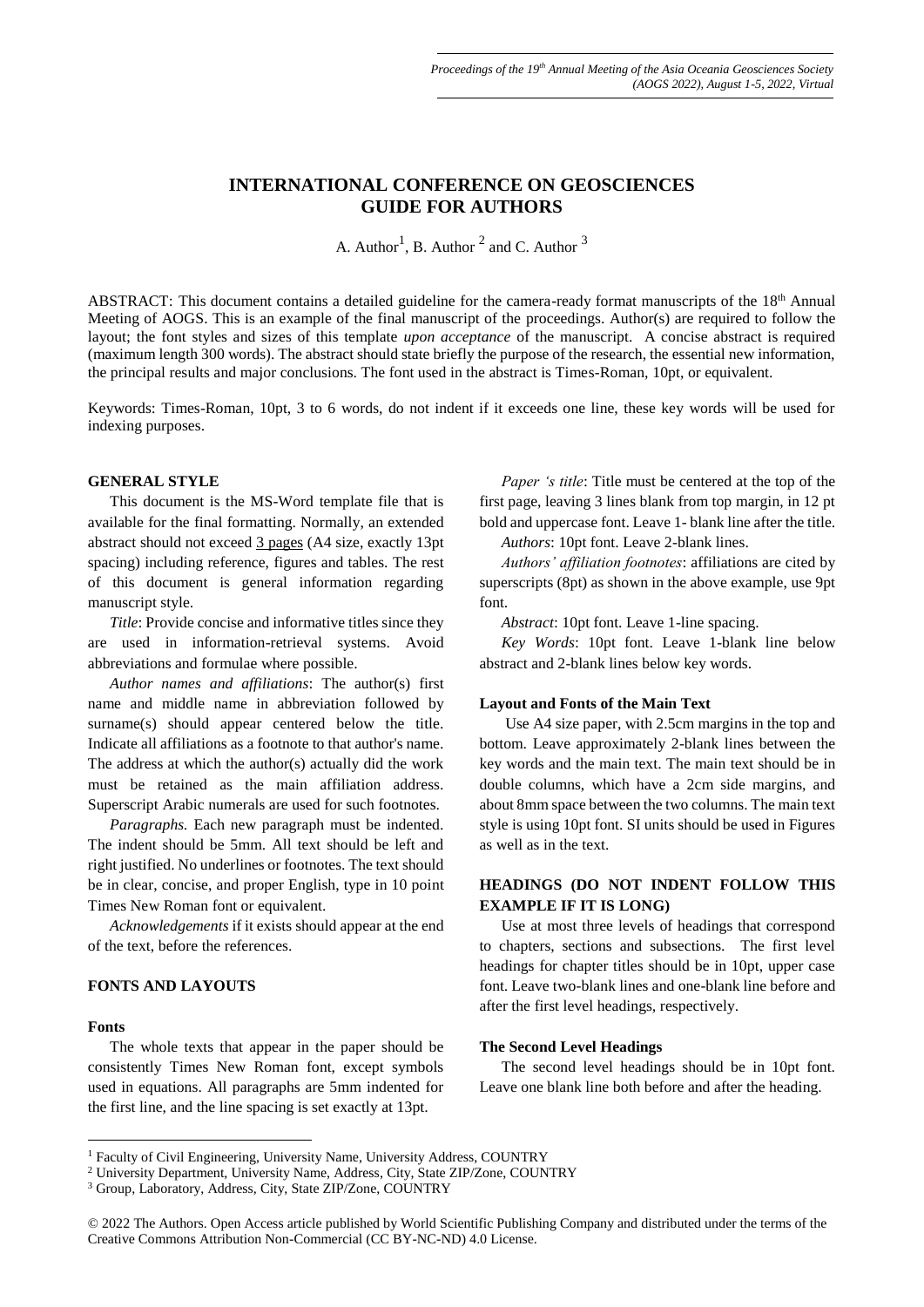#### *The third level headings*

These headings should be in 10 pt, Italic, font. Insert one blank line before and no blank line after the headings. The further lower level headings should be avoided.

### **MATHEMATICS**

Equations and symbols should be typed in the equation editor. The equations should be numbered in sequence. The equation number, enclosed in parentheses, is placed flush right. Symbols and notation should be defined when they first appear. Use one blank line before and after the equation.

$$
\frac{\partial A}{\partial t} + \frac{\partial Q}{\partial x} = q \tag{1}
$$

# **FIGURES AND TABLES**

#### **Location of Figures and Tables**

In general, figures or tables should be vertically aligned *at the top or bottom relative to margin*, on the same page where they are referred for the first time. Do not place them altogether at the end of manuscripts.

Figures or Tables should be sized the whole width of a column, as shown in Table 1 or Fig.1 (Figs. 1, …) in the present example, or the whole width over two columns. Do not place any text besides the figures or tables. *No vertical border lines in Table are needed*.

## **Captions of Figures and Tables**

Table and Figures should be numbered consecutively, and should have informative titles, which make the data in the figure or table understandable without reference to the text. Table and figure caption uses the same 10 pt font as the text, left justified placed in a text box without filling or line. Place the text box in the center above the table. Insert approximately one-line spacing above and below the table or figure caption

# *Quality of figures (the third level headings will be like this)*

Figures and pictures should be computer-generated, not simply scanned in. Aside from the inserted to the manuscript, they should also be sent in the following file formats only: EPS (for vector graphics) and TIFF and BMP (for raster graphics) with resolution must be no less than 1000dpi (300dpi for grey scale). All figures and illustrations should be professionally drawn the same as the final printed version (without enlargement or reduction). Color printing can be undertaken but is expensive, and authors will be charged at cost. Please do not send figures in any other format (JPG, GIF, Word,

Excel, etc). If the figure is not available in any of these formats, please supply the original photographs for reproduction, printed on glossy paper, very sharp and with good contrast (not a photocopy) of the figure for us to scan.

Table 1 Caption of table should be left justified, placed in a text box center above the table. If it is long, it should be continued like this. *No vertical border lines in Table are needed*

| .     |    |     |    |
|-------|----|-----|----|
| Items |    |     |    |
|       | 15 |     |    |
|       | 16 |     | 26 |
|       | 8  | າ ຈ |    |



Fig. 1 Caption of figure should be left justified, placed in a text box center below the table. If it is long, it should be continued like this

#### **CITATION AND REFERENCE LIST**

Ensure that every reference cited in the text is also present in the reference list (and vice versa). The citation should appear in the text as the author(s) last name(s) followed by the year of publication in bracket, e.g. (Ankum et al. 1988), (Preissmann 1961), (Madhav and Miura 1994), (Loganatham et al. 1993), Don et al. (2005).

Unpublished results and personal communications should not be in the reference list, but may be mentioned in the text. Citation of a reference as 'in press' implies that the item has been accepted for publication.

A list of reference should be given at the end of the text in alphabetical order of first author's last names and then further sorted chronologically if necessary. More than one reference from the same author(s) in the same year must be identified by the letters "a", "b", "c", etc., placed after the year of publication

Citing and listing of web references. As a minimum, the full URL should be given. Any further information, if known (author names, dates, reference to a source